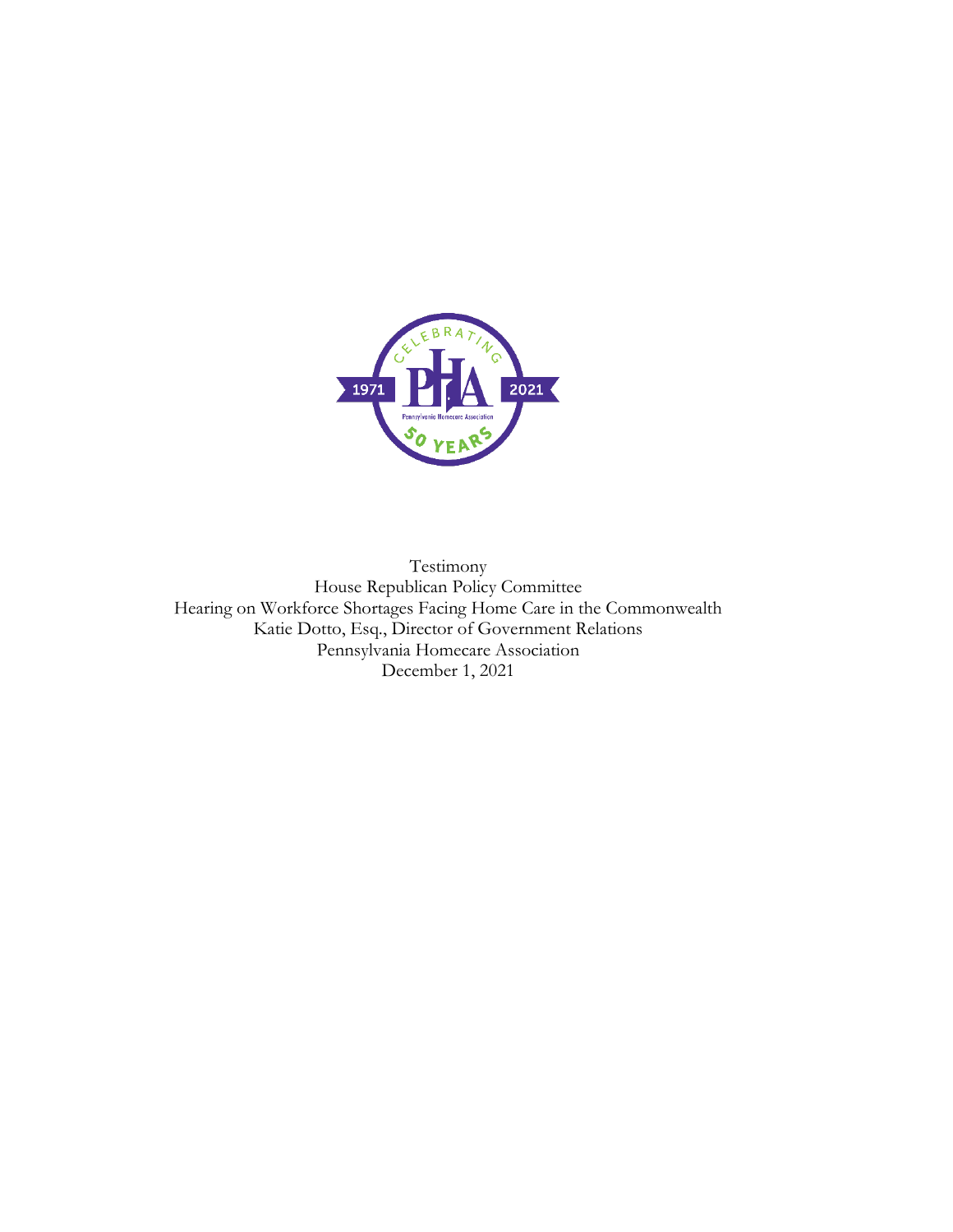On behalf of the Pennsylvania Homecare Association (PHA), thank you Chairman Causer and Representative Mehaffie for convening this hearing and allowing PHA to share information on the many challenges the home-based care industry faces when it comes to recruiting and retaining qualified caregivers. PHA is a statewide membership association, with approximately 700 members that provide nursing, therapy, non-medical personal assistance services (PAS), and end-of-life care in hundreds of thousands of individual's homes across the Commonwealth. Our members experienced workforce challenges long before COVID-19, but they now report that the crisis is unlike anything they have ever seen or experienced before.

## The Direct Care Workforce

Pennsylvania is among the oldest states in the nation and is rapidly aging, with the over-85 population growing at more than 10 times the general population. By 2030, nearly one quarter of Pennsylvanians will be 65 and older. This will occur at the same time the first wave of baby boomers turns 85. Seniors and other Pennsylvanians in need of care have made it clear that they prefer to receive services at home as they age. In home care is not only more cost-effective (at half the cost of nursing home care); it is safer, produces better health outcomes, and allows seniors and others to age in the communities among family and friends. From March 2020 to June 2021, demand for in-home long-term care provided under Pennsylvania's Community HealthChoices Medicaid program increased by nearly 20%, while demand and usage of institutional settings declined by the same  $number.<sup>1</sup>$ 

In 2019, it was projected that Pennsylvania would need more than 37,000 more DCWs to provide personal assistance services by 2026.<sup>2</sup> An October 2021, Mercer report analyzing the healthcare labor market now projects that Pennsylvania will experience a shortage of more than 277,000 of lower wage health care occupations (medical assistants, home health aides, and nursing assistants) over the next five years.<sup>3</sup> The only states in the country with higher deficits are California and New York. We are at a crisis.

The 2019 Home Care Benchmarking Study conducted by Homecare Pulse, LLC showed that in 2019 (prior to the COVID-19 pandemic) median caregiver turnover rates in PA were 64.3%.<sup>4</sup> Over

<sup>1</sup> OLTL Data Dash [\(June 2020\)](https://www.dhs.pa.gov/about/Documents/Data%20Brief%20Issue%202.1%20June%202020%20-%20May%20Data-%20Final.pdf) 4. OLTL Data Dash [\(March 2021\)](https://www.dhs.pa.gov/Documents/About%20US/Data%20Dashboards/2021-02%20Data%20Brief%20Published%20Mar%202021%20for%20Feb%20Data%20Working.pdf) 4.

<sup>2</sup> Pennsylvania Long Term Care Council, *[Blueprint for Strengthening Pennsylvania's Direct Care Workforce](https://www.aging.pa.gov/organization/PennsylvaniaLongTermCareCouncil/Documents/Reports/LTCC_Blueprint%20for%20Strengthening%20Pennsylvania%E2%80%99s%20Direct%20Care%20Workforce_April2019.pdf)* (April 2019) 5*.* 

<sup>3</sup> Mercer[, 2021 External Healthcare Labor Market Analysis,](https://www.mercer.us/content/dam/mercer/assets/content-images/north-america/united-states/us-healthcare-news/us-2021-healthcare-labor-market-whitepaper.pdf) (October 2021) 4.

<sup>4</sup> Homecare Pulse, LLC, *2020 Home Care Benchmarking Study* (2020) 26.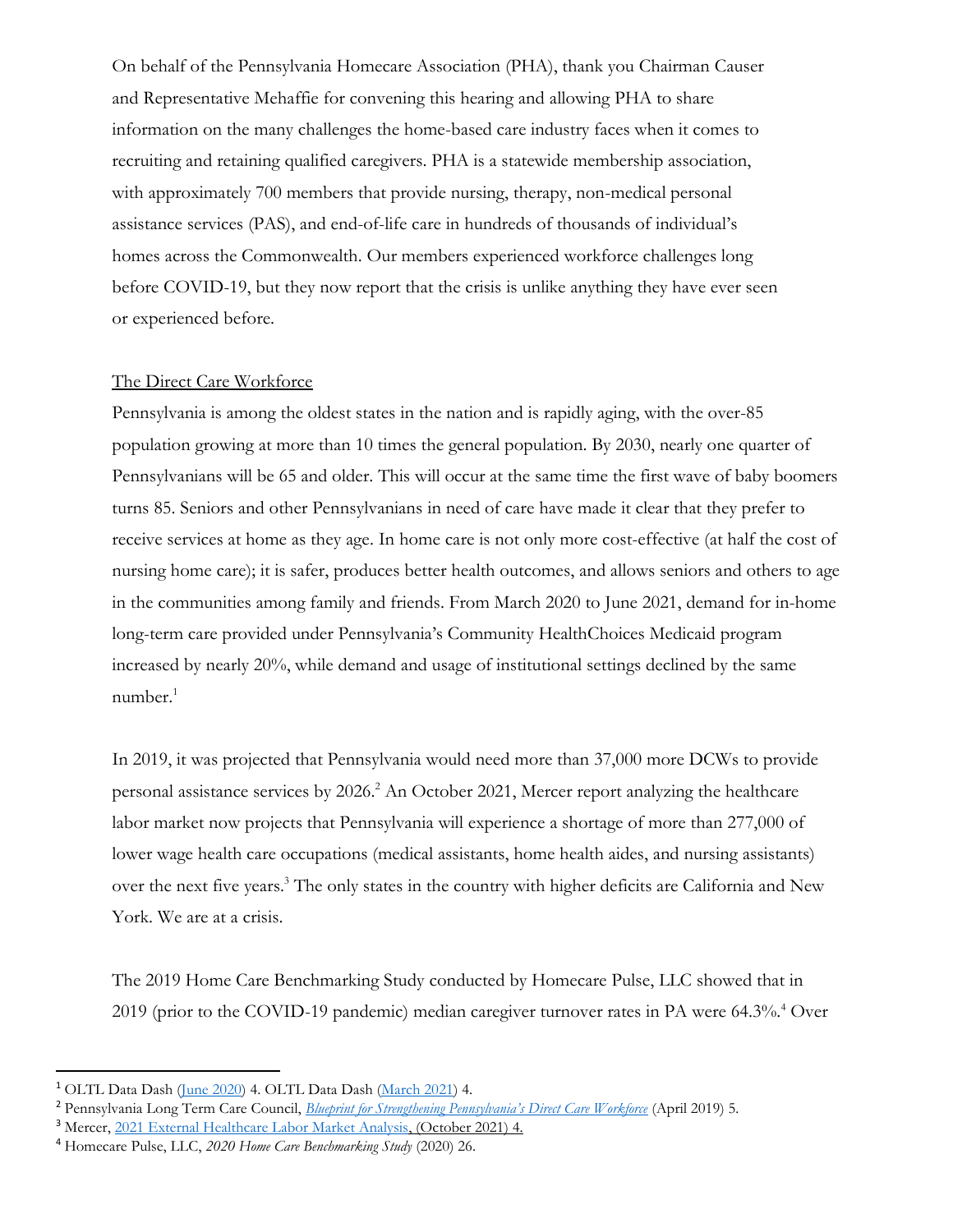the course of the last twenty months, PAS agencies and Managed Care Organizations (MCOs) have reported increasing recruitment and retention challenges, leading to an increased inability to staff cases, the ripple effects of which are detrimental to the health and wellbeing of Pennsylvania's aging and disabled populations.

A significant hurdle in the recruitment and retention of direct care workers (also referred to as homecare aides, personal care aides, home health aides or attendants) is the low hourly wage that Medicaid-enrolled PAS providers are able to provide. The median wage of a DCW in Pennsylvania is \$12.40/hour.<sup>5</sup> For those providing services through a Medicaid-enrolled PAS provider, it is lower. Prior to the pandemic, PAS agencies competed with private industries for workers paying \$15+/hour. Since the pandemic, PAS providers have struggled to compete with enhanced unemployment and private industry wages of \$20/hour and more, as well as providers in neighboring states like Delaware, New Jersey and Ohio, which offer significantly higher reimbursements rates than Pennsylvania. Medicaid-enrolled PAS providers are simply not able to attract the necessary workers to fill the demand, and nearly 100% of our membership is reporting that they are turning away cases – people who are in critical need of long-term supports and services.

I would also note that during the pandemic, home-based caregivers were not prioritized for personal protective equipment (PPE). Already operating on razor-thin margins, home care providers experienced price gouging on items that they had never before had to purchase. PPE, testing, overtime, and vaccine-related expenses continue, making it even more challenging to continue to provide quality care and retain the necessary workforce.

Recently, we have heard from members that homecare workforce shortages are impacting retention of office staff. Agency schedulers are now in the unenviable position of having to decide who gets care on a given day, as they are forced to "ration" care. There simply are not enough DCWs to cover all of the authorized hours. The stress of choosing one consumer over another consumer has resulted in schedulers leaving agencies at an alarming rate. The situation is untenable. If PAS providers were given the necessary resources through an appropriately-funded Medicaid program, it would give them the opportunity to provide competitive wages. It would give them the opportunity to make sure our most vulnerable individuals, our elderly and disabled, are able to receive quality care in their own homes, at significant cost-savings to the state.

<sup>5</sup> Bureau of Labor Statistics, *[Employment of home health and personal care aides, by state](https://www.bls.gov/oes/current/oes311120.htm#st)* (May 2020).